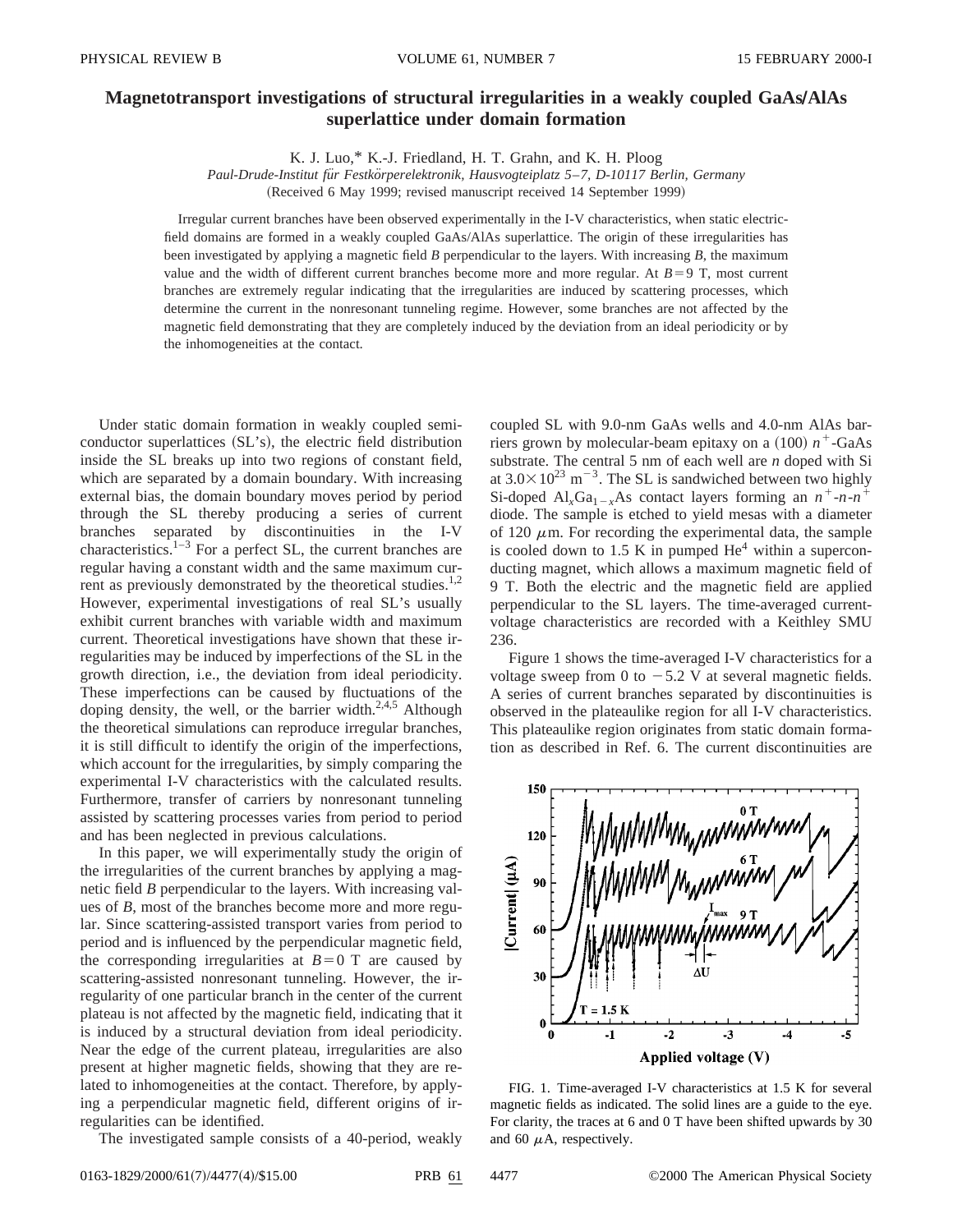

FIG. 2. Grey scale plot of the differential conductance *dI*/*dV* versus applied voltage and magnetic field. *dI*/*dV* has been obtained numerically from the I-V characteristics recorded for the same condition as in Fig. 1. The darker areas indicate the regions of negative differential conductance.

induced by a jump of the domain boundary across one SL period. In contrast to a theoretical study of a perfect  $SL<sub>2</sub>$ <sup>5</sup> the experimentally observed branches at  $B=0$  T are rather irregular. It has been previously shown that the maximum current and the voltage width of each branch depend sensitively on the location of the domain boundary in the  $SL^{2,4,5}$  In this paper, we will therefore characterize the regularity of each current branch by its maximum current  $I_{max}$  and its voltage width  $\Delta U$  (cf. Fig. 1). In addition to the more regular current branches at  $B=9$  T, also some very sharp dips appear in the I-V characteristics indicated by the dashed arrows in Fig. 1. The origin of these dips is presently not understood.

The effect of *B* on the variation of  $I_{max}$  and  $\Delta U$  varies for different current branches. In the following, the current branches will be labeled by a number, which is determined by counting the branches from low to high field. At  $B=0$  T, there are 34 current branches separated by 35 discontinuities, which is of the same order as the number of the SL periods. With increasing values of *B*, the fluctuations of *Imax* become smaller and smaller as shown in Fig. 1 for *B*  $=$  6 and 9 T. At the same time, the fluctuations of  $\Delta U$  are also reduced. Figure 2 shows a gray-scale plot of the numerically derived differential conductance *dI*/*dV* as a function of applied voltage for the bias range from  $-0.9$  to  $-3.7$  V and magnetic field. The darker areas correspond to the bias position of the current discontinuities. The horizontal separation between two adjacent lines determines  $\Delta U$ . With increasing values of *B*,  $\Delta U$  becomes more and more regular for most branches except at about  $-2.4$  V (cf. arrow in Fig. 2), where a large value of  $\Delta U$  remains for all magnetic field values. For  $B=8$  T, there appears to be a deviation from this behavior at larger biases.

The regularity of  $I_{max}$  and  $\Delta U$  with increasing magnetic field becomes even more evident in Fig. 3, where *Imax* and  $\Delta U$  are plotted as a function of the branch number for  $B=0$ , 6, 8, and 9 T. At 0 and 6 T, both  $I_{max}$  and  $\Delta U$  display a significant variation with the branch number. When *B* is



FIG. 3. Variation of  $I_{max}$  (a) and  $\Delta U$  (b) as a function of branch number for 0, 6, 8, and 9 T.

increased to 8 T, *Imax* becomes almost constant for small branch numbers, while for large branch numbers it still varies to some extent. At 9 T, *Imax* is constant for almost all branches except for two bias regions [cf. Fig  $3(a)$ ]. For the 16th branch, which is located in the center of the current plateau, indicated by the arrow in Fig. 3(a),  $I_{max}$  does not change at all between 0 and 9 T and differs from the constant value of almost all other branches. For a branch number larger than 30, which corresponds to a bias region near the edge of the current plateau, two branches disappear and the variation in *Imax* actually increases.

 $\Delta U$  exhibits a similar behavior as shown in Fig. 3(b), i.e., the width of most branches becomes more and more regular with increasing magnetic field. However, the effect is not as pronounced as for  $I_{max}$ . Again, the width of the 16th branch in the center of the plateau is not affected by the magnetic field. For  $B=8$  T, the values of  $\Delta U$  at large branch numbers fluctuate much more than for other magnetic field values. Furthermore, even for 6 T, the deviation at large branch numbers occurs already at a value of 27 and is even more pronounced. Finally, there is also some irregularity for small branch numbers.

We believe that the regularity of the branches at high magnetic fields is connected with an occupation of a low number of Landau levels for the quantum well at the domain boundary. If only the lowest two Landau levels are occupied and the spacing between these levels is much larger than the thermal energy, scattering between different Landau levels is strongly suppressed. Since the wells are directly doped, we do not expect spin splitting of the Landau levels. The twodimensional doping density is  $1.5 \times 10^{15}$  m<sup>-2</sup>, which corresponds to a magnetic field of about 1.5 T for a Landau-level filling factor of two, since each Landau level is doubly degenerate. However, due to the domain formation, a charge accumulation layer occurs at the domain boundary with a density of about  $5.9 \times 10^{15}$  m<sup>-2</sup> as determined from the field difference in Ref. 7, which is about a factor of four higher than the doping level. This density clearly corresponds to a magnetic field of 6 T for a Landau-level filling factor of two. At the same time, the Landau level spacing for  $B \ge 6$  becomes larger than 10.5 meV, which is about two orders of magnitude larger than the thermal energy at  $1.5 K (0.13)$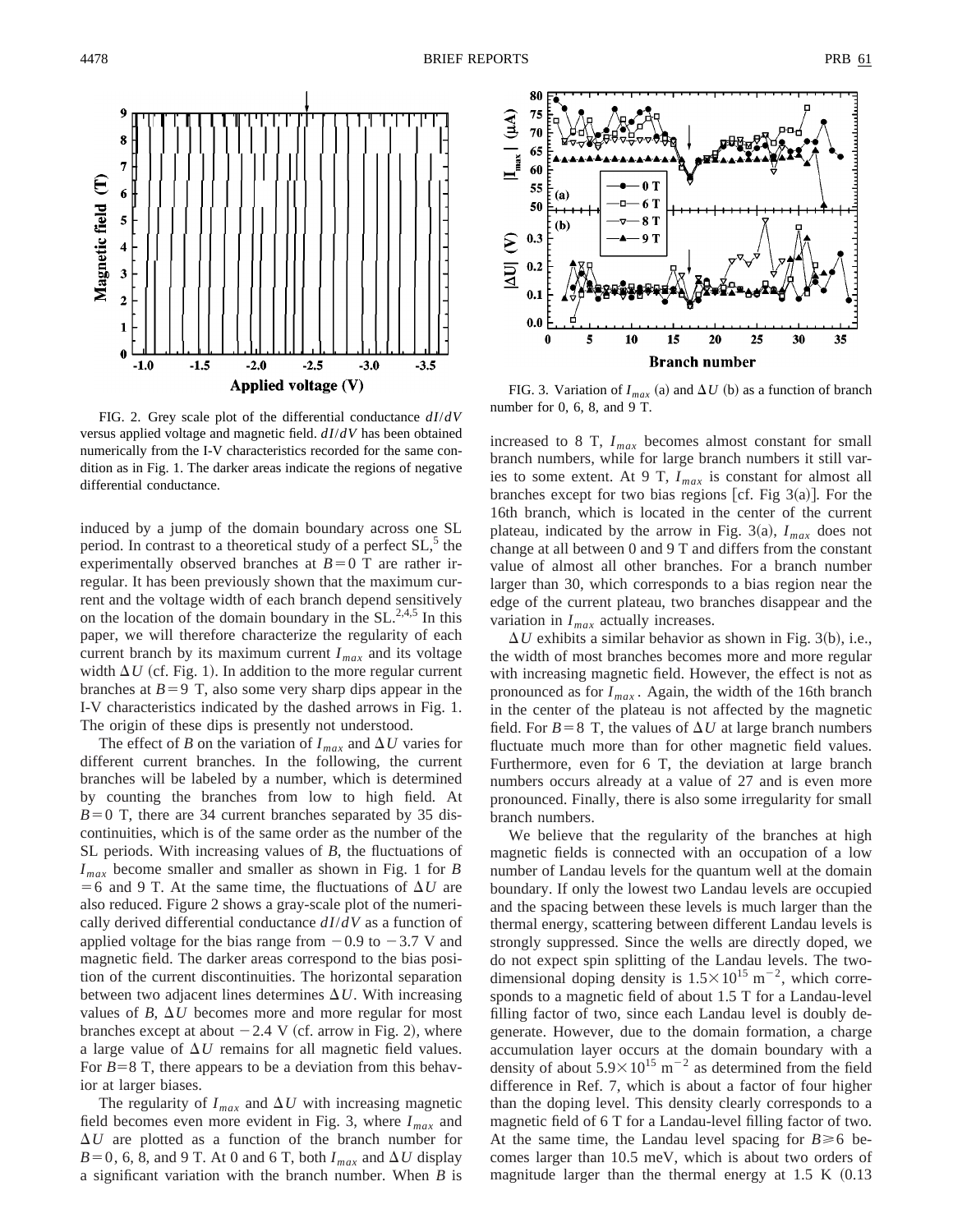meV). Therefore, for  $B \ge 6$  T, the probability for inter-Landau-level scattering in the quantum well at the domain boundary is strongly reduced. In addition, with increasing magnetic field, the electrons become more and more localized in lateral potential fluctuations due to the doping inside the wells, which also reduces the scattering probability of electrons.

From the above experimental observations, the irregularities of the current branches appear to have different origins. In theoretical investigations on a perfect SL, the characteristic of the tunneling current vs the electric field between two adjacent quantum wells is assumed to be the same for all SL periods so that  $I_{max}$  and  $\Delta V$  are identical for all branches.<sup>1,2</sup> However, for experimentally studied SL's, this characteristic can vary between different parts of the SL. The current through the superlattice is mainly determined by the nonresonant tunneling process at the domain boundary,<sup>6</sup> which can vary because of fluctuations in the well width, barrier width, doping density, or interface quality between different periods. The first three types of fluctuations will not be affected by the application of a perpendicular magnetic field. However, the interface quality will mainly influence the scattering-assisted nonresonant tunneling process. The scattering can be induced by interface roughness, impurities, or phonons. Therefore, in the experimentally studied sample, the tunneling current vs electric field characteristics may change from period to period resulting in irregular current branches. Since irregular branches can only be observed for voltages, where the domain boundary crosses the imperfect  $SL$  periods,<sup>5</sup> these irregular branches can be used to detect structural imperfections inside the SL. The perpendicular magnetic field splits each subband of the wells into a series of Landau levels. With increasing magnetic field, the inplane part of the wave function becomes more and more localized resulting in a strong reduction of the nonresonant tunneling rate assisted by scattering processes.<sup>8</sup> Therefore, the scattering-induced irregularities of the current branches should be removed by a perpendicular magnetic field. Since the experimental results show that most current branches become more and more regular with increasing values of *B*, we conclude that the dominant mechanism for the observed irregularities at 0 T are related to different scattering matrix elements in the nonresonant tunneling process, when the domain boundary is located in different SL periods.

For the 16th branch,  $I_{max}$  and  $\Delta V$  do not change with magnetic field. This observation clearly indicates that the irregularity of this branch is solely due to a structural deviation from perfect periodicity. A structural parameter for one period in the center of the SL differs from that of all other periods. It has been demonstrated previously that the fluctuations of the barrier width have a large effect on the I-V characteristics.5 For a single barrier being 20% thicker than all others, the I-V characteristics already changes from a single current plateau to two plateaus.<sup>9</sup> Previous theoretical simulations show that, even when a single barrier is only one monolayer thicker than all other barriers, the current branches exhibit already significant fluctuations.<sup>5</sup> If a single barrier is one monolayer thinner than all others,  $I_{max}$  for the corresponding branch will be larger than for all other branches,<sup>5</sup> which is not observed in our experiment. We can also exclude well width fluctuations for the 16th branch using the same arguments as in Ref. 5. This leaves us with a localized variation of the doping density as the most possible origin for the observed irregularity of the 16th branch.

For the branches with numbers larger than 30, the irregularity may be induced by doping inhomogeneities near the contact layer. For these branches, the domain boundary is close to the edge of the SL so that it becomes very sensitive to the details of the contact layer. Previous theoretical studies have already shown that  $I_{max}$  of the last branch can be larger or smaller than for all other branches, $\frac{2}{3}$  depending on the carrier densities at the contact layer. We believe that this is the reason for the variation of  $I_{max}$  of the last branch at 9 T. The broadening of these branches at large magnetic fields is currently not well understood. However, it could also be induced by doping inhomogeneities near the contact layer. At very low or very high bias near the edge of the plateau, the spatial extent of one of the two domains becomes very small. Therefore, several SL periods can be crossed by the domain boundary during a current jump over one discontinuity as shown previously.10 This effect can also account for the fact that the number of the experimentally observed branches are always smaller than the nominal number of SL periods.

In summary, the effect of a magnetic field applied perpendicular to the layers on static domain formation has been studied in a weakly coupled SL. For most branches, the fluctuations of the current branches at 0 T are removed by the application of the magnetic field. This observation indicates that these irregularities are connected with the nonresonant tunneling process at the domain boundary. For the 16th branch, the irregularity does not change with magnetic field demonstrating that it is induced by a structural imperfection inside the SL. For the branches near the edge of the current plateau in the I-V characteristics, the fluctuations of the band width become more pronounced with increasing magnetic field, which could be accounted for by assuming inhomogeneities near the contacts. In conclusion, by applying a perpendicular magnetic field, different origins of irregularities in the I-V characteristics can be distinguished.

The authors would like to thank A. Fischer for sample growth. Partial support of the Deutsche Forschungsgemeinschaft within the framework of Sfb 296 is gratefully acknowledged.

- \*Present address: Dept. of Electrical Engineering, Northwestern University, 2145 N. Sheridan Rd., Evanston, IL 60209.
- 1L. L. Bonilla, in *Nonlinear Dynamics and Pattern Formation in Semiconductors and Devices*, edited by F.-J. Niedernostheide (Springer-Verlag, Berlin, 1995), Chap. 1.
- 2A. Wacker, in *Theory of Transport Properties of Semiconductor Nanostructures*, edited by E. Schöll (Chapman and Hall, Lon-

don, 1998), Chap. 10.

- 3H. T. Grahn, in *Hot Electrons in Semiconductors, Physics and Devices*, edited by N. Balkan (Clarendon Press, Oxford, 1998), pp. 357–382.
- <sup>4</sup> A. Wacker, G. Schwarz, F. Prengel, E. Schöll, J. Kastrup, and H. T. Grahn, Phys. Rev. B 52, 13 788 (1995).
- ${}^5G$ . Schwarz, A. Wacker, F. Prengel, E. Schöll, J. Kastrup, H. T.